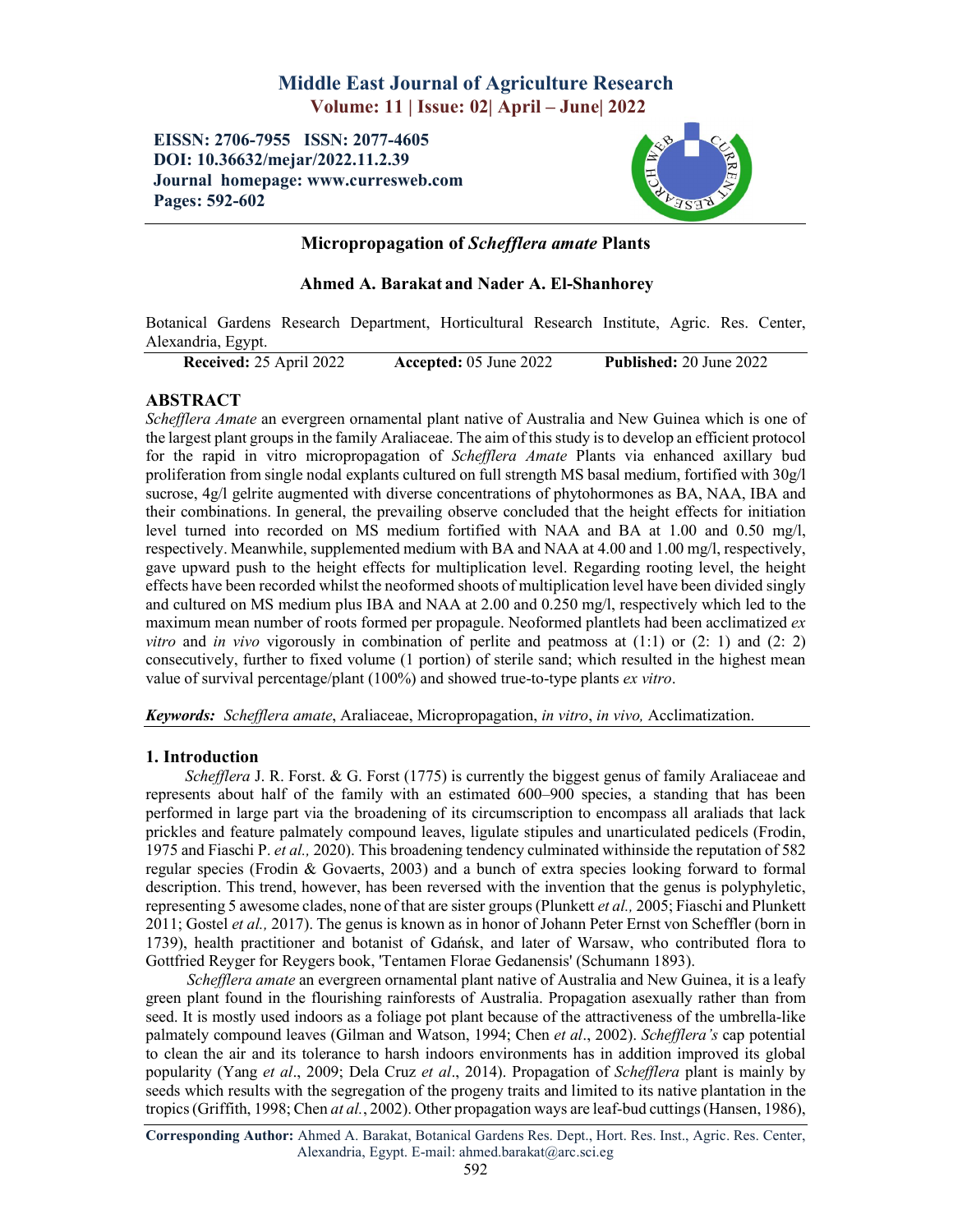air layering (Gilman and Watson, 1994) and stem cuttings (Hansen, 1986). These practices are hindered by difficulties such as low number of propagules per plant, increased time of production and the risk of disease spread from several pathogens (Chase and Poole, 1986).

Tissue culture could be an alternative approach for economic production of *Schefflera amate* plants and to speed up the propagation rate and to reduce the need for mother plants (George and Sherrington, 1993, Debergh *et al.,* 1991). Moreover, *in vitro* culture of tropical ornamental plants has been recommended as a tool to eradicate the diseases that are frequently widespread in the mother plants (Hartmann and Kester, 2011). The current research developed, for the first time, a micropropagation protocol for *Schefflera amate* so as to succeed in a high propagation rate and acquire healthy plantlets, the consequences of plant growth regulators were studied on shoot proliferation and rhizogenesis of *Schefflera amate* under *in vitro* culture conditions. Subsequent acclimatization and survival rate of the micropropagated plantlets was also investigated using different potting media under *ex vitro* culture conditions.

### 2. Materials and Methods

### 2.1. Explant preparation

The explant materials of *Schefflera amate* were picked up from healthy mother plants grown in the greenhouse of Antoniades Botanical Garden, Horticultural Res. Inst., Agric. Res. Center, Alexandria, Egypt, during the period of 2021 and 2022.The collected material, were brought to the Plant Tissue Culture laboratory of The Faculty of Agriculture Saba Basha, Alexandria University to process, leaves had been eliminated and washed after that to be prepared for sterilization and tissue culture manipulation.

### 2.2. Explant sterilization

The shoot explants from cuttings had been washed very well with inside the water, the use of liquid cleaning soap for 30 min., after which the excised explants were placed under running tap water for 90 minutes then dipped in 70% ethanol for 15 sec. After pretreatment with ethanol, the explants have been washed with double distilled water two times to decrease the poisonous impact of ethanol. Nodal segments of only (2cm) long which contained a single node were then surface sterilized with concentration of mercuric chloride (HgCl<sub>2</sub>) at 0.1% (v/v) with a few drops of wetting agent "Tween-20" (surfactant agent) for fifteen minutes (Barakat, 2021). The similar procedure was repeated; however the explants had been immersed in awareness of sodium hypocholrite solution (NaOCl) at 30%. After the surface sterilization of explants with mercuric chloride and sodium hypocholrite solution were decanted and the explants were washed with sterile double distilled water for four times, so as to lower the toxic effects of HgCl<sub>2</sub> and NaOCl and became ready for culturing (Barakat *et al.*, 2021).

### *2.3. In vitro* experimental stages

1. Initiation stage, the explants during this stage had been cultured on solidified Murashige and Skoog medium (1962) solidified with gelrite  $(3g/l)$ . The pH of the tested media was adjusted to 5.7 before adding gelrite, and then sterilized autoclaving at 121°C for 20 min., then explants were cultured into the given MS medium augmented with different concentrations of cytokinin (BA) at four concentrations: 0.00, 0.25, 0.50, and 1.00 mg/l, in combinations with auxin (NAA) at four concentrations 0.00, 0.50, 1.00, and 2.00mg/l.

2. Multiplication stage, the neoformed propagules of the initiation stage have been sectioned into equal leaflets nodal segment measured 1 cm. The excised nodal cuttings explants of the different positions were cultured, randomly, on multiplication media which supplemented with BA at four concentrations: 0.00, 1.00 2.00, and 4.00 mg/l, in combinations with NAA at four concentrations: 0.0, 0.25, 0.50 and 1.00 mg/l.

3. Rhizogenesis The obtained shoots from the multiplication stage were, individually, cultured on a rooting medium, contained two types of auxins were tested, Indole-3-Bytric acid (IBA) at four concentrations: 0.00, 0.50, 1.00 and 2.00 mg/l, in combinations with NAA at three concentrations: 0.0, 0. 125 and 0.250 mg/l.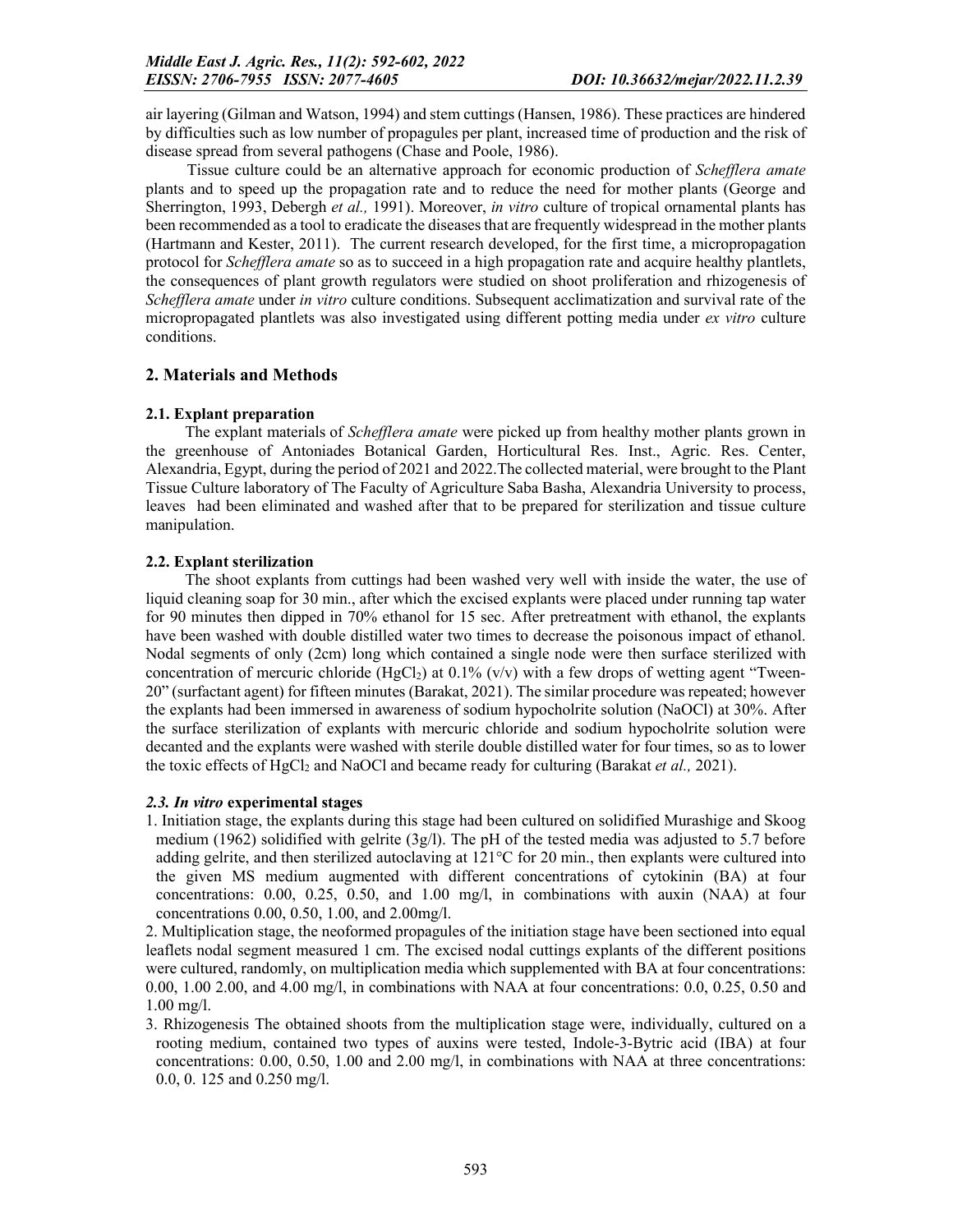Acclimatization of neoformed plantlets, the plantlets created from rooting stage have been washed lightly out of solidified medium under running tap water, accompanied with the aid of using immersing them into fungicide for 25 sec. They were, then, transplanted *ex vitro* in small plastic pots (6 cm) plastic pots contained a combination of an autoclaved mixture of the perlite (0, 1, 2 and 3 volume) and peatmoss at (0, 1 and 2 volume) each; and one constant volume of washed and autoclaved sand. Then, they were arranged in a factorial experiment and finally placed in transparent plastic bags (*ex vitro*), to maintain high relative humidity at (RH) 85% and 27 $\pm$ 1°C, for hardening-off. However, the tested pots with different media were rearranged, randomly, weekly within same plot to avoid the experimental error. Ten days later, the plastic bags had been perforated for gaseous exchange, then transferred into plastic house (*in vivo*) persevered for in addition hardening. After four weeks, the plastic bags were removed and the acclimatized plantlets were watered, as needed, and fertilized weekly with mineral fertilization (20:20:20) at 0.5g/l.

Experimental layout and statistical analysis, all the experiments carried out during this study were designed as factorial experiments layout in completely randomized design (Gomez and Gomez, 1984). Recorded data were analyzed statistically using analysis of variance technique (ANOVA) and means were compared by L.S.D tests (Steel *et al*., 1997) and significance was determined at *p*≤ 0.05.

#### 3. Results and Discussion

#### 3.1. Initiation stage of *Schefflera amate*

Data presented in Table (1) and Fig. (1) Exhibit that both applied growth regulators (NAA and BA) and their combinations exerted significant effects on the initiation stage characters of *Schefflera amate* single node explants grown *in vitro*. Regarding the main effect of NAA tested levels on the studied characters, i.e. numbers of shoot, shoot length, numbers of leaflets and roots formed per propagule, commonly, the highest mean values were always recorded at 1.00 mg/l of NAA in the culture medium (2.00, 3.83, 9.44 and 4.03) respectively, and the lowest ones were noticed at its absence from the cultured medium (0.00 mg/l), except the mean number of roots formed per propagule. Concerning the main effect of BA on the above-mentioned traits, in general, the highest mean values were always recorded at (0.50 mg/l) BA in the culture medium of the above- mentioned traits (2.31, 4.06, 8.06 and 4.17), respectively, but the lowest ones were noticed at either the absence of BA for the abovementioned traits.

Concerns the interaction between levels of both factors under the study, the NAA at 1.00 and BA at 0.50 mg/l, led to the highest mean values of the studied characters, in general. On the other hand, the lowest mean values of the above mentioned characters were recorded at the absence of both factors. This locating will be attributed to the mode of action of auxin (NAA) inside cultured tissues that's able to controlling various distinctive processes such as cell growth and elongation as stated by Leyser *et al.,* (1996) and George *et al.,* (2008).

On the other extreme, the high concentration of NAA used affected well the root formation of *Schefflera amate in vitro*. This might be due to the role and mode of action of auxin for their abilities to enhance root formation, as stated by George *et al.,* (2008) and Waseem *et al.,* (2011). Concerns to the interaction between both growth regulators at 0.50 BA and 1.00 mg/l NAA, expressed, significant effects on the various tested traits. The above-mentioned results, generally, indicated that increasing the mean values of the studied characters was concomitant with the high BA levels. BA has been the most efficient cytokinin for multiple shoot induction. Structural balance and brief metabolization of BA with the aid of using plant tissue in comparison to other synthetic cytokinins are the reasons for supremacy of BA for shoot

Induction. BA additionally reasons the manufacturing of natural hormones such as zeatin inside the plant tissue inflicting more advantageous shoot production (Ahmad *et al.* 2013; Malik *et al.* 2005). These results are in agreement with previously published reports suggest that higher concentrations of NAA in combination with BA play a crucial role in regeneration of plants, such as *Tupidanthus*(George *et al., 1987*), *Panax ginseng* (Choi *et al.,* 1990), 5-leaf aralia (Yang and Read 1997), *Cussonia paniculata* (Tetyana 2001), Aralia plants (Cheng *et al.,* 2011), *Aralia elata* (Karim *et al.,* 2007), *Fatsia japonica* (Choi *et al.,* 2005), *Polyscias fruticosa* (Sam 2005;Sakr *et al.,* 2014; Pandya *et al.,*2018), and *Schefflera arboricola* (Baghbidi, and Jowkar 2018).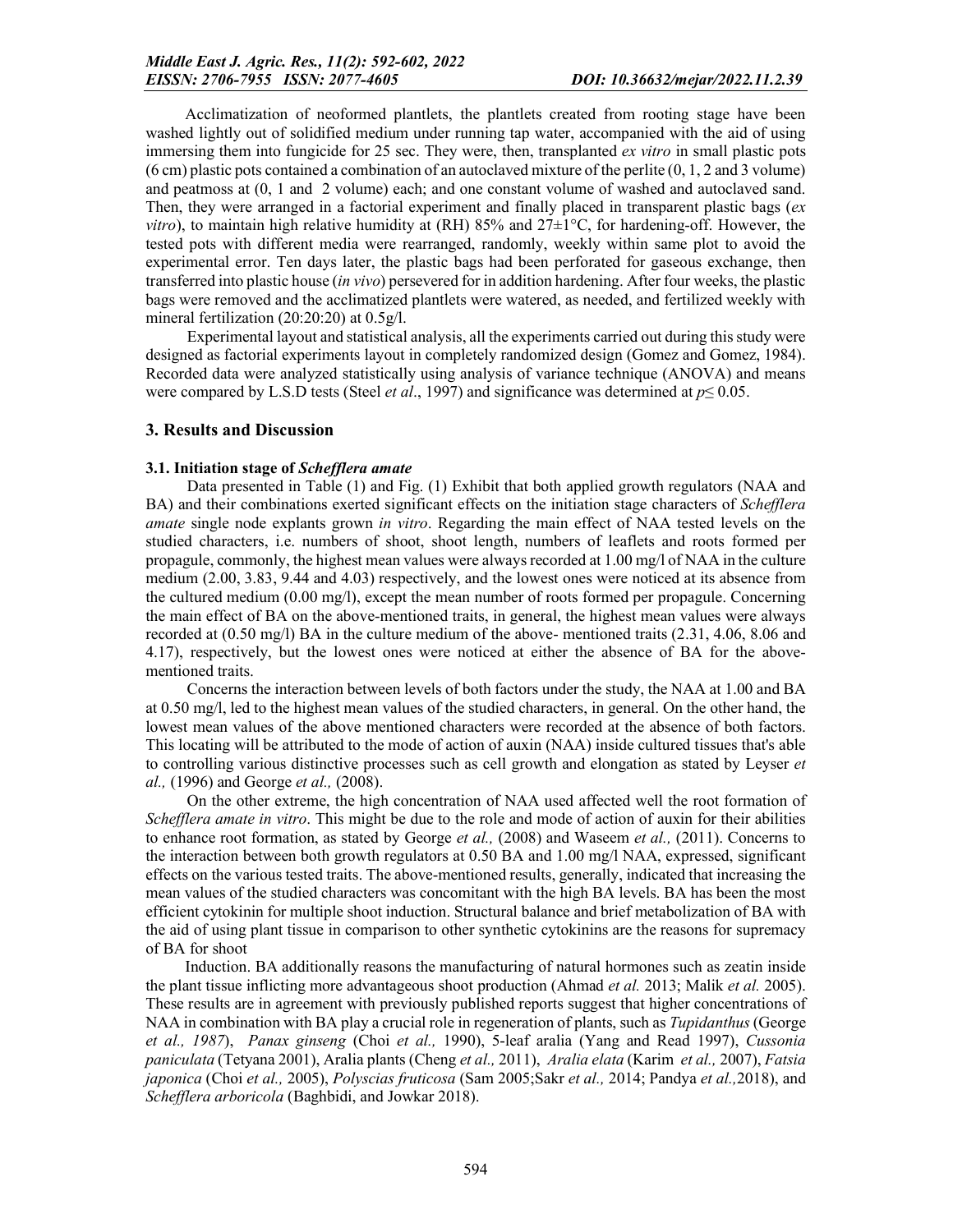Table 1: Effect of different levels of NAA and BA (mg/l) and their combinations on the initiation stage of *Schefflera amate* cultured *in vitro* for 35 days.

|                                               | BA             |          |      | NAA levels (mg/l) |      |      |                 | Significance    |             |
|-----------------------------------------------|----------------|----------|------|-------------------|------|------|-----------------|-----------------|-------------|
| <b>Characters</b>                             | <b>Levels</b>  | 0.0      | 0.5  | 1.0               | 2.0  | Mean | <b>NAA</b>      | BA              | <b>NAAX</b> |
|                                               | (mg/l)         |          |      |                   |      | (BA) |                 |                 | BA          |
| (a) Mean number of shoots formed/propagule:   |                |          |      |                   |      |      |                 |                 |             |
|                                               | 0.0            | 0.89     | 1.22 | 1.33              | 1.33 | 1.19 | $\star$ $\star$ | $\star$ $\star$ | $\star$     |
|                                               | 0.25           | 1.00     | 1.56 | 2.11              | 1.89 | 1.64 |                 |                 |             |
|                                               | 0.50           | 1.44     | 2.22 | 3.11              | 2.44 | 2.31 |                 |                 |             |
|                                               | 1.00           | 1.11     | 1.22 | 1.44              | 1.33 | 1.28 |                 |                 |             |
| Mean (NAA)                                    |                | 1.11     | 1.56 | 2.00              | 1.75 |      |                 |                 |             |
| L.S.D. (0.05)                                 |                |          |      |                   |      |      | 0.24            | 0.28            | 0.83        |
| (b) Mean shoot length (cm)/propagule:         |                |          |      |                   |      |      |                 |                 |             |
|                                               | 0.0            | 1.36     | 2.52 | 3.01              | 2.30 | 2.30 | $\star\star$    | $* *$           | $**$        |
|                                               | 0.25           | 1.91     | 2.90 | 3.22              | 2.99 | 2.76 |                 |                 |             |
|                                               | 0.50           | 2.18     | 3.89 | 6.06              | 4.10 | 4.06 |                 |                 |             |
|                                               | 1.00           | 2.10     | 2.71 | 3.04              | 1.79 | 2.41 |                 |                 |             |
| Mean (NAA)                                    |                | 1.89     | 3.01 | 3.83              | 2.79 |      |                 |                 |             |
| L.S.D. (0.05)                                 |                |          |      |                   |      |      | 0.23            | 0.29            | 0.89        |
| (c) Mean number of leaflets formed/propagule: |                |          |      |                   |      |      | $\star\star$    | $* *$           | $\star$     |
|                                               | 0.0            | 4.11     | 5.67 | 6.33              | 5.44 | 5.39 |                 |                 |             |
|                                               | 0.25           | 4.44     | 7.56 | 9.00              | 8.56 | 7.39 |                 |                 |             |
|                                               | 0.50           | 4.78     | 7.89 | 11.89             | 7.67 | 8.06 |                 |                 |             |
|                                               | 1.00           | 4.56     | 7.67 | 10.56             | 9.00 | 7.94 |                 |                 |             |
| Mean (NAA)                                    |                | 4.47     | 7.19 | 9.44              | 7.67 |      |                 |                 |             |
| L.S.D. (0.05)                                 |                |          |      |                   |      |      | 0.92            | 0.96            | 3.18        |
| (d) Mean number of roots formed/propagule:    |                |          |      |                   |      |      | $**$            | $* *$           | $**$        |
|                                               | 0.0            | 0.33     | 1.22 | 2.44              | 3.56 | 1.89 |                 |                 |             |
|                                               | 0.25           | 1.78     | 2.78 | 3.89              | 5.11 | 3.39 |                 |                 |             |
|                                               | 0.50           | 1.67     | 4.67 | 6.11              | 4.22 | 4.17 |                 |                 |             |
|                                               | 1.00           | 1.33     | 2.89 | 3.67              | 4.22 | 3.03 |                 |                 |             |
| Mean (NAA)                                    |                | 1.28     | 2.89 | 4.03              | 4.28 |      |                 |                 |             |
| L.S.D. (0.05)<br>(0, 0.5)                     | $\cdot$ $\sim$ | $\cdots$ |      |                   |      |      | 0.38            | 0.42            | 1.33        |

L.S.D. (0.05) = Least significant difference test at 0.05 level of probability. \*, \*\*: Significant or highly significant.



Fig. 1: Initiation stage of *Schefflera amate* single nodal grown *in vitro* on MS medium augmented with NAA at 1.00 and BA at 0.50 mg/l over 35 days

### 3.2. Multiplication stage of *Schefflera amate*

Results in Table (2) and Fig. (2) Describe the effect of various levels of both growth regulators (BA and NAA) and their combinations on the studied characters of *Schefflera amate.* Concerning the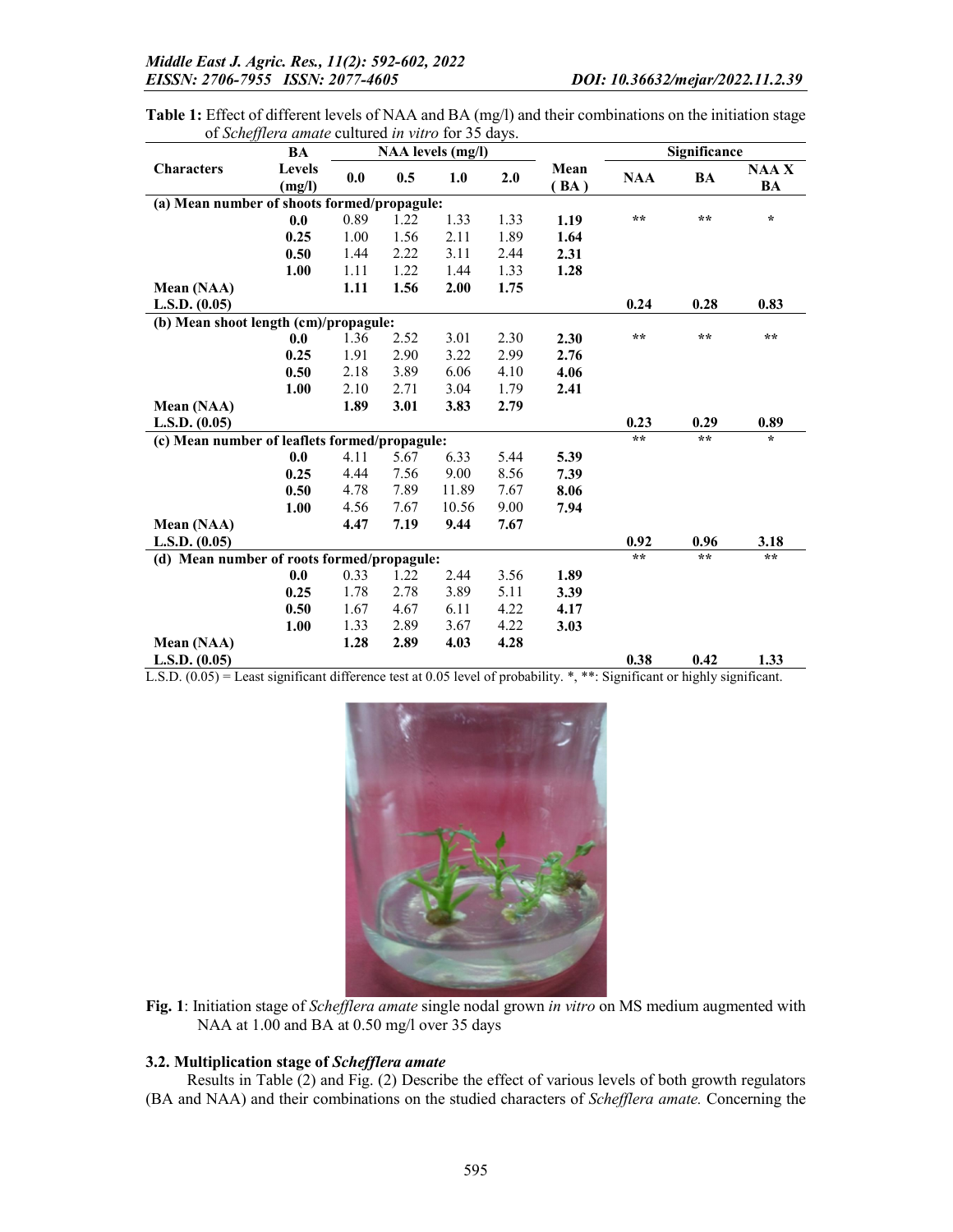mean number of shoot, the mean value of shoot length, the number of leaflets and roots formed per propagule, BA levels had a highly significant effect on this trait.

Table 2: Effect of different levels of BA and NAA (mg/l) and their combinations on the multiplications stage of *Schefflera amate* cultured *in vitro* for 35 days.

|                                               | <b>NAA</b>    |       | <b>BA</b> levels (mg/l) |       |      |               | Significance |              |               |
|-----------------------------------------------|---------------|-------|-------------------------|-------|------|---------------|--------------|--------------|---------------|
| <b>Characters</b>                             | <b>Levels</b> | 0.0   | 1.00<br>2.0             |       | 4.0  | Mean<br>(NAA) | BA           | <b>NAA</b>   | BA X          |
|                                               | (mg/l)        |       |                         |       |      |               |              |              | <b>NAA</b>    |
| (a) Mean number of shoots formed/propagule:   |               |       |                         |       |      |               |              |              |               |
|                                               | 0.0           | 0.67  | 1.22                    | 1.33  | 1.33 | 1.14          | $**$         | $**$         | $\star\star$  |
|                                               | 0.25          | 1.00  | 1.67                    | 2.33  | 2.78 | 1.94          |              |              |               |
|                                               | 0.50          | 1.56  | 3.56                    | 4.33  | 4.67 | 3.53          |              |              |               |
|                                               | 1.00          | 1.56  | 2.67                    | 4.33  | 6.11 | 3.67          |              |              |               |
| Mean (BA)                                     |               | 1.19  | 2.28                    | 3.108 | 3.72 |               |              |              |               |
| L.S.D. (0.05)                                 |               |       |                         |       |      |               | 0.27         | 0.27         | 0.96          |
| (b) Mean shoot length (cm)/propagule:         |               |       |                         |       |      |               |              |              |               |
|                                               | 0.0           | 1.10  | 2.32                    | 2.82  | 2.37 | 2.15          | $\star\star$ | $\star\star$ | $\star\star$  |
|                                               | 0.25          | 2.02  | 3.18                    | 3.60  | 3.14 | 2.99          |              |              |               |
|                                               | 0.50          | 2.74  | 2.96                    | 4.13  | 2.44 | 3.07          |              |              |               |
|                                               | 1.00          | 1.88  | 3.19                    | 5.00  | 4.58 | 3.66          |              |              |               |
| Mean (BA)                                     |               | 1.94  | 2.91                    | 3.89  | 3.13 |               |              |              |               |
| L.S.D. (0.05)                                 |               |       |                         |       |      |               | 0.28         | 0.29         | 1.02          |
| (c) Mean number of leaflets formed/propagule: |               |       |                         |       |      |               | $\star\star$ | $\star\star$ | $\star$       |
|                                               | 0.0           | 5.00  | 6.22                    | 6.89  | 5.78 | 5.97          |              |              |               |
|                                               | 0.25          | 6.89  | 7.22                    | 8.11  | 9.67 | 7.97          |              |              |               |
|                                               | 0.50          | 10.44 | 12.11                   | 12.56 | 9.78 | 11.22         |              |              |               |
|                                               | 1.00          | 10.67 | 11.67                   | 11.11 | 9.11 | 10.64         |              |              |               |
| Mean (BA)                                     |               | 8.25  | 9.31                    | 9.67  | 8.58 |               |              |              |               |
| L.S.D. (0.05)                                 |               |       |                         |       |      |               | 0.68         | 0.69         | 1.17          |
| (d) Mean number of roots formed/propagule:    |               |       |                         |       |      |               | $\star\star$ | $**$         | $\star \star$ |
|                                               | 0.0           | 0.00  | 0.33                    | 0.33  | 0.33 | 0.25          |              |              |               |
|                                               | 0.25          | 2.33  | 2.22                    | 2.89  | 2.56 | 2.50          |              |              |               |
|                                               | 0.50          | 3.78  | 3.89                    | 4.89  | 3.67 | 4.06          |              |              |               |
|                                               | 1.00          | 4.22  | 3.11                    | 2.11  | 0.33 | 2.44          |              |              |               |
| Mean (BA)                                     |               | 2.58  | 2.39                    | 2.56  | 1.72 |               |              |              |               |
| L.S.D. (0.05)                                 |               |       |                         |       |      |               | 0.30         | 0.32         | 1.05          |

L.S.D. (0.05) = Least significant difference test at 0.05 level of probability. \*, \*\*: Significant or highly significant



Fig. 2: Multiplication stage of *Schefflera amate* explants grown *in vitro* on MS medium fortified with BA at 4.00 mg/l and NAA at 1.00 mg/l over 35 days.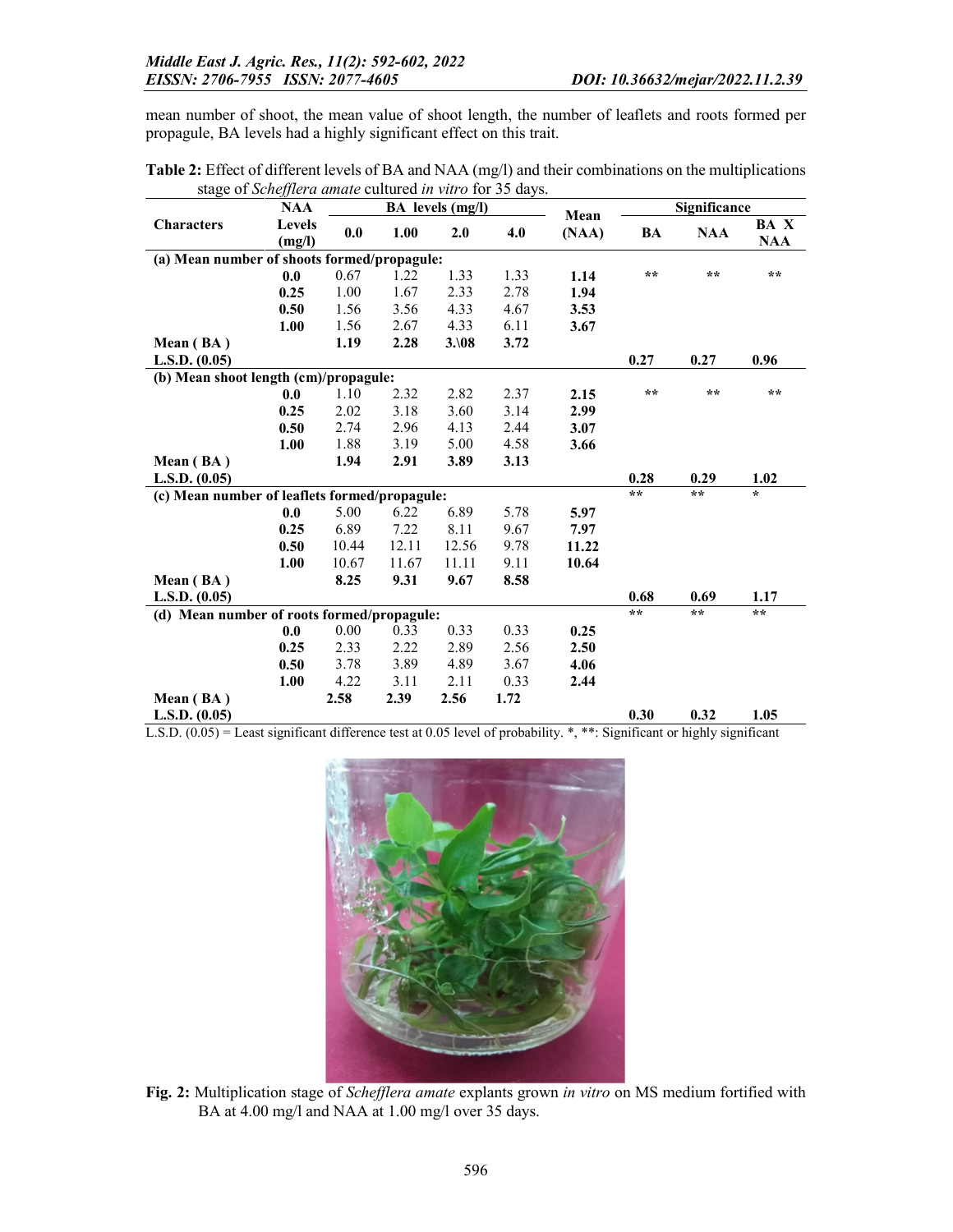The highest mean value was recorded at 2.00 and 4.00 mg/l BA as (3.72, 3.89, 9.67 and 2.56) respectively, but, the least response was observed with the absence of BA. On the other hand, NAA had a highly significant effect on the above mentioned traits. The highest mean value was recorded at 1.00 mg/l NAA as (367, 3.66, 10.64 and 4.06), respectively. Meanwhile, the interaction between both growth regulators exerted a highly significant effect. However, the combination of BA and NAA, at 2.00 and 1.00 mg/l respectively, resulted in the highest mean value, except the mean number of roots formed per propagule (4.89) at BA and NAA, at 2.00 and 0.50 mg/l respectively. The interaction between both BA and NAA at 2.00 and 1.00 mg/l, respectively, resulted in the maximum mean value. With respect the number of roots formed per propagule, both growth regulators had a highly significant effect on the given trait.

These results could be brought about to the mode of action of cytokinins (BA) on stimulation both cell division and promotion growth of axillary shoots in plant tissue culture as, also, found by George *et al*. (2008), and Trigiano and Gray (2000).

As well as, this is probably because of the mode of action of auxin (NAA) at the above-stated stage inside cultured tissues may also enhance, manipulate numerous special approaches which includes cell growth and elongation (George and Sherrington, 1984). Wilkins (1989), additionally, said that auxin caused range of responses which concerned cell division, cell enlargement, protein and nucleic acids synthesis which can be concomitants of auxin-caused growth and modifications in wall plasticity of plant cell and increase the apical dominance as there are critical and rapid processes involved in growth and elongation. With respect to the combinations between both growths regulators BA and NAA led to significant effects on the studied traits. These results are in agreement with previously published reports suggest that higher concentrations of BA in combination with NAA play a crucial role in regeneration greater number of shoot induction of plants, such as 5-leaf aralia (Yang and Read 1997), *Cussonia paniculata* (Tetyana, 2001), Aralia plants (Cheng *et al.,* 2011), *Aralia elata* (Karim *et al.,* 2007), *Fatsia japonica* (Choi *et al.,* 2005), *Polyscias fruticosa* (Sam 2005; Sakr *et al.,* 2014; Pandya *et al.,*2018), *Polyscias balfouriana* (Ilyas 2013 *et al.,*) and *Schefflera arboricola* (Baghbidi, and Jowkar 2018).

### 3. Rooting stage of *Schefflera amate*

Results in Table (3) and Fig. (3) Showed that the applied both auxin levels exerted a highly significant effects on the studied characters of *Schefflera amate* and the interaction between IBA at 2.00 mg/l and NAA at 0. 250 mg/l resulted in the highest mean value of number of roots formed /propagule (6.44). Concerning, the main effect of IBA tested levels on the mean value of shoot length and mean number of leaflets showed that IBA at 2.00 mg/l, led to the highest mean values of the above mentioned traits (5.57 and 10.67), respectively. On the other hand, NAA main effect disclosed that augmenting MS-basal medium with 0.250 mg/l of it, gave the highest mean values of the above mentioned traits (4.11 and 7.69), respectively . On the other side, the main effect of NAA indicated that supplying MSbasal medium with NAA at 0. 250 mg/l recorded the highest mean value of the number of roots (4.75).

The obtained results showed that the used auxins (NAA and IBA), in general, produced the best results in almost all studied traits. These results will be defined at the bases that auxin prompted quantity of responses which concerned cell division, cell enlargement, protein and nucleic acids synthesis which can be concomitants of auxin caused increase and modifications in wall plasticity of plant cell and increase the apical dominance as there are crusial and rapid processes worried in growth and elongation (Wilkins, 1989). The impact effect of NAA on rhizogenesis may be due to the reason that NAA is more motive than IBA, stays present with inside the tissue and may block further improvement of root meristemoids (De Klerk *et al*., 1997). These results are in agreement with previously published reports suggest that higher concentrations of IBA in combination with NAA play a crucial role in rhizogenesis of plants, such as *Panax quinquefolius* (Wang 1990), 5-leaf aralia (Yang and Read 1997), *Cussonia paniculata* (Tetyana 2001), Aralia plants (Cheng *et al.,* 2011), *Aralia elata* (Karim *et al.,* 2007), *Fatsia japonica* (Choi *et al.,* 2005), *Aralia elata (Dai et al., 2011)*, *Panax notoginseng* (You *et al.,* 2012), *Polyscias balfouriana* (Ilyas 2013 *et al.,*), *Schefflera arboricola* (Baghbidi, and Jowkar 2018) and *Schefflera octophylla* (Luy *et al.,* 2021).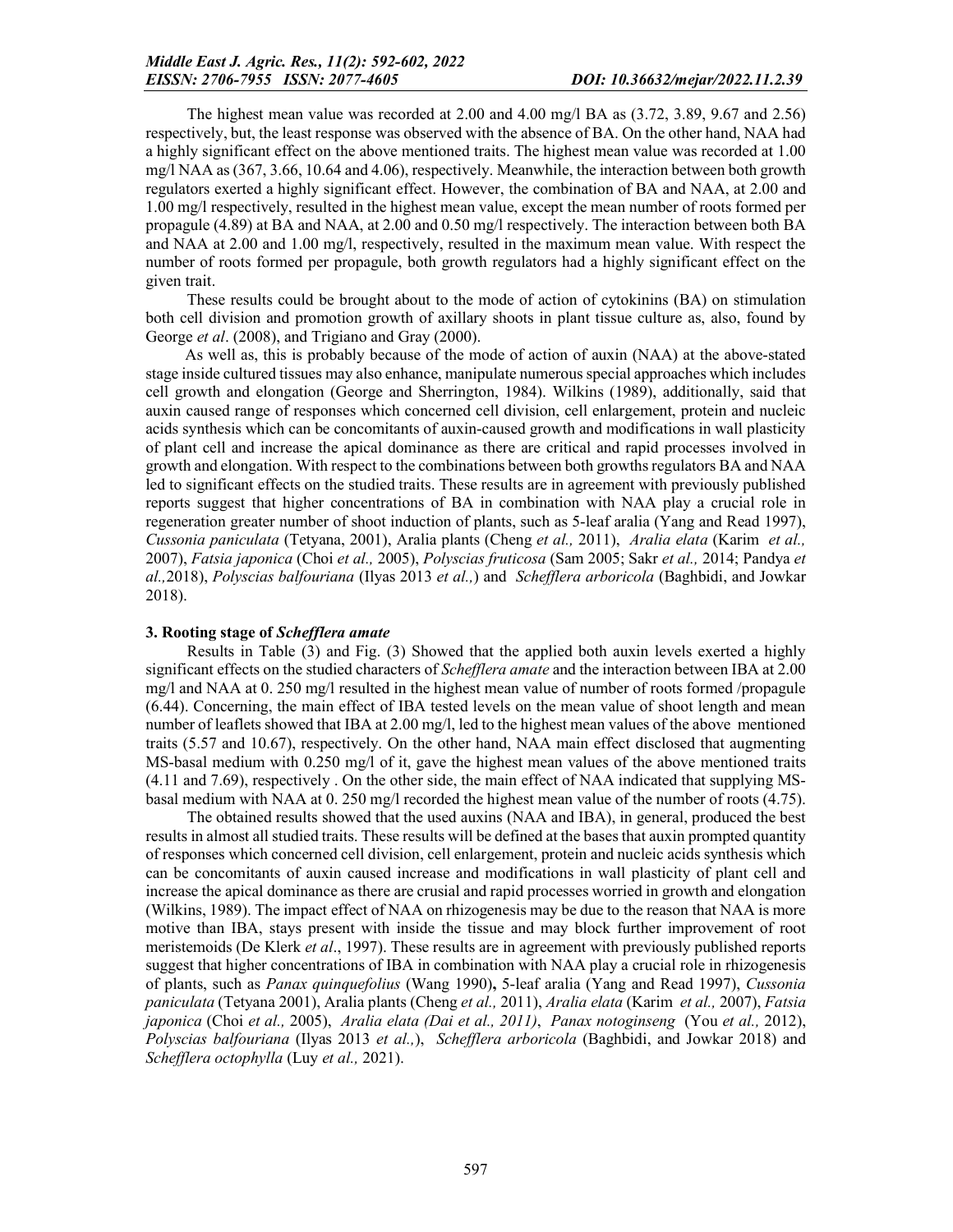| Table 3: Effect of different levels of IBA and NAA (mg/l) and their combinations on the rooting stage |  |  |
|-------------------------------------------------------------------------------------------------------|--|--|
| of <i>Schefflera amate</i> cultured <i>in vitro</i> for 35 days.                                      |  |  |

|                                               | <b>NAA</b> |      |      | <b>IBA</b> levels (mg/l) |       | Mean  | Significance    |                 |              |  |
|-----------------------------------------------|------------|------|------|--------------------------|-------|-------|-----------------|-----------------|--------------|--|
| <b>Characters</b>                             | Levels     | 0.0  | 0.5  | 1.0                      | 2.0   |       | <b>IBA</b>      | <b>NAA</b>      | <b>IBA</b> X |  |
|                                               | (mg/l)     |      |      |                          |       | (NAA) |                 |                 | <b>NAA</b>   |  |
| (a) Mean number of shoots formed/propagule:   |            |      |      |                          |       |       |                 | $**$            | $**$         |  |
|                                               | 0.0        | 1.00 | 1.22 | 1.33                     | 1.11  | 1.17  |                 |                 |              |  |
|                                               | 0.125      | 1.22 | 1.22 | 1.56                     | 1.67  | 1.42  |                 |                 |              |  |
|                                               | 0.250      | 1.22 | 1.78 | 2.44                     | 2.89  | 2.08  |                 |                 |              |  |
| Mean                                          |            |      |      |                          |       |       |                 |                 |              |  |
| (IBA)                                         |            | 1.15 | 1.41 | 1.78                     | 1.89  |       |                 |                 |              |  |
| L.S.D. (0.05)                                 |            |      |      |                          |       |       | 0.16            | 0.18            | 0.56         |  |
| (b) Mean shoot length (cm)/propagule:         |            |      |      |                          |       |       | $\star$ $\star$ | $\star$ $\star$ | $\star\star$ |  |
|                                               | 0.0        | 1.58 | 2.08 | 2.33                     | 1.91  | 1.98  |                 |                 |              |  |
|                                               | 0.125      | 2.02 | 2.17 | 2.46                     | 2.36  | 2.25  |                 |                 |              |  |
|                                               | 0.250      | 2.60 | 3.79 | 4.49                     | 5.57  | 4.11  |                 |                 |              |  |
| Mean                                          |            | 2.07 | 2.68 | 3.09                     | 3.28  |       |                 |                 |              |  |
| (IBA)                                         |            |      |      |                          |       |       |                 |                 |              |  |
| L.S.D. (0.05)                                 |            |      |      |                          |       |       | 0.19            | 0.22            | 0.66         |  |
| (c) Mean number of leaflets formed/propagule: |            |      |      |                          |       |       | $**$            | $**$            | $* *$        |  |
|                                               | 0.0        | 3.67 | 4.89 | 4.56                     | 4.89  | 4.50  |                 |                 |              |  |
|                                               | 0.125      | 5.33 | 5.56 | 5.78                     | 5.11  | 5.44  |                 |                 |              |  |
|                                               | 0.250      | 5.56 | 6.00 | 8.56                     | 10.67 | 7.69  |                 |                 |              |  |
| Mean                                          |            | 4.85 | 5.48 | 6.30                     | 6.89  |       |                 |                 |              |  |
| (IBA)                                         |            |      |      |                          |       |       |                 |                 |              |  |
| L.S.D. (0.05)                                 |            |      |      |                          |       |       | 0.50            | 0.58            | 1.75         |  |
| (d) Mean number of roots formed/propagule:    |            |      |      |                          |       |       | $**$            | $\star\star$    | $\star$      |  |
|                                               | 0.0        | 0.22 | 1.00 | 1.11                     | 1.22  | 0.89  |                 |                 |              |  |
|                                               | 0.125      | 1.22 | 1.67 | 2.67                     | 3.11  | 2.17  |                 |                 |              |  |
|                                               | 0.250      | 3.78 | 3.78 | 5.00                     | 6.44  | 4.75  |                 |                 |              |  |
| Mean                                          |            | 1.74 | 2.15 | 2.93                     | 3.59  |       |                 |                 |              |  |
| (IBA)                                         |            |      |      |                          |       |       |                 |                 |              |  |
| L.S.D. (0.05)                                 |            |      |      |                          |       |       | 0.42            | 0.48            | 1.45         |  |

L.S.D. (0.05) = Least significant difference test at 0.05 level of probability. \*, \*\*: Significant or highly significant.



Fig. 3: Rooting stage of *Schefflera amate* shoots grown *in vitro* on MS medium augmented with IBA at 2.00 mg/land NAA at 0.250 mg/l over 35 days.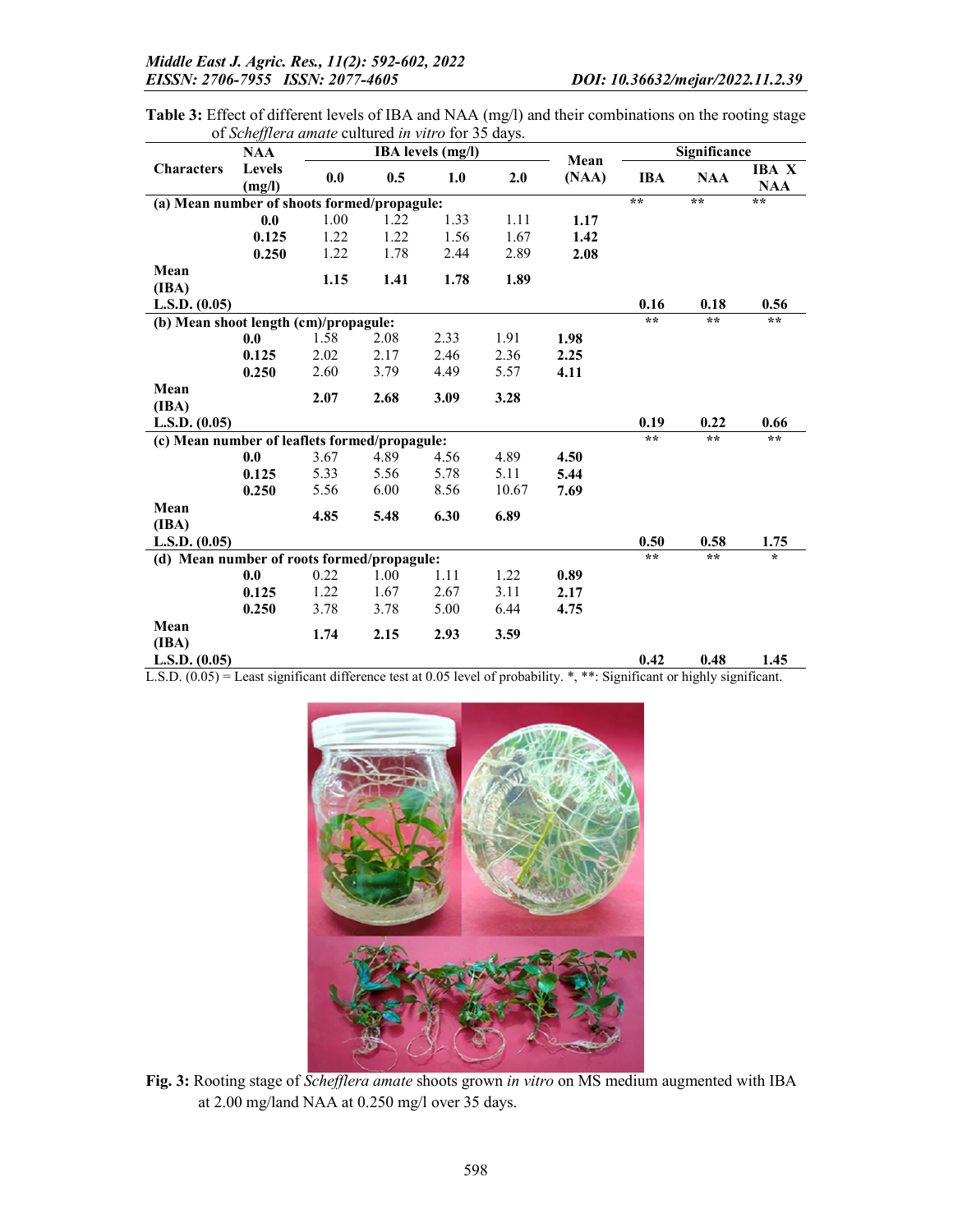### 4. *In vivo* acclimatization of *Schefflera amate*

Data presented in Table (4) and Fig. (4) Exhibit that both applied mixtures of perlite and peatmoss (v/v) and their combinations, in addition to fixed volume (1 portion) of sand on acclimatization of neoformed plantlets of *Schefflera amate* grown *ex vitro* for four weeks.

|                                      |                  |       |       |                      | accilinatization stage of <i>schefferd amale</i> cultured <i>in vitro</i> for 4 weeks. |                |                 |              |                          |
|--------------------------------------|------------------|-------|-------|----------------------|----------------------------------------------------------------------------------------|----------------|-----------------|--------------|--------------------------|
|                                      | Peat             |       |       | Perlite levels (v:v) |                                                                                        | Mean<br>(Peat) | Significance    |              |                          |
| <b>Characters</b>                    | Levels<br>(v: v) | 0.0   | 1.0   | 2.0                  | 3.0                                                                                    |                | Perlite         | Peat         | <b>Perlite</b><br>X Peat |
| (a) Mean number of neoformed shoots: |                  |       |       |                      |                                                                                        |                | $\star$ $\star$ | $\star\star$ | $**$                     |
|                                      | 0.0              | 0.00  | 0.78  | 0.89                 | 0.56                                                                                   | 0.56           |                 |              |                          |
|                                      | 1.00             | 2.67  | 3.00  | 2.33                 | 2.00                                                                                   | 2.50           |                 |              |                          |
|                                      | 2.00             | 2.78  | 3.22  | 3.56                 | 3.11                                                                                   | 3.17           |                 |              |                          |
| Mean<br>(Perlite)                    |                  | 1.81  | 2.33  | 2.26                 | 1.89                                                                                   |                |                 |              |                          |
| L.S.D. (0.05)                        |                  |       |       |                      |                                                                                        |                | 0.25            | 0.22         | 0.76                     |
| (b) Mean of plant height (cm):       |                  |       |       |                      |                                                                                        |                | $***$           | $\star\star$ | $\star\star$             |
|                                      | 0.0              | 0.00  | 3.21  | 3.54                 | 3.74                                                                                   | 2.63           |                 |              |                          |
|                                      | 1.00             | 3.72  | 9.59  | 5.77                 | 4.52                                                                                   | 5.90           |                 |              |                          |
|                                      | 2.00             | 10.71 | 11.26 | 13.67                | 12.39                                                                                  | 12.01          |                 |              |                          |
| Mean                                 |                  |       |       |                      |                                                                                        |                |                 |              |                          |
| (Perlite)                            |                  | 4.81  | 8.02  | 7.66                 | 6.89                                                                                   |                |                 |              |                          |
| L.S.D. (0.05)                        |                  |       |       |                      |                                                                                        |                | 0.90            | 0.92         | 2.67                     |
| (c) Mean number of neoformed leaves: |                  |       |       |                      |                                                                                        |                | $***$           | $***$        | **                       |
|                                      | 0.0              | 0.00  | 3.89  | 4.44                 | 5.33                                                                                   | 3.42           |                 |              |                          |
|                                      | 1.00             | 8.44  | 13.11 | 9.67                 | 9.56                                                                                   | 10.19          |                 |              |                          |
|                                      | 2.00             | 10.67 | 12.33 | 13.78                | 9.78                                                                                   | 11.64          |                 |              |                          |
| Mean<br>(Perlite)                    |                  | 6.37  | 9.78  | 9.30                 | 8.22                                                                                   |                |                 |              |                          |
| L.S.D. (0.05)                        |                  |       |       |                      |                                                                                        |                | 0.78            | 0.94         | 2.72                     |
| (d) Mean of survival percentage %:   |                  |       |       |                      |                                                                                        |                | $\star$         | $**$         | $\star$ $\star$          |
|                                      | 0.0              | $0\%$ | 11%   | 22%                  | 22.22%                                                                                 | 14%            |                 |              |                          |
|                                      | 1.00             | 78%   | 100%  | 56%                  | 33.33%                                                                                 | 67%            |                 |              |                          |
|                                      | 2.00             | 89%   | 100%  | 100%                 | 88.89%                                                                                 | 94%            |                 |              |                          |
| Mean                                 |                  | 56%   | 70%   | 59%                  | 48%                                                                                    |                |                 |              |                          |
| (Perlite)<br>L.S.D. (0.05)           |                  |       |       |                      |                                                                                        |                | 0.14            | 0.12         | 0.43                     |

Table 4: Effect of different levels of peat moss and perlite (v:v) and their combinations on the acclimatization stage of *Schefflera amate* cultured *in vitro* for 4 weeks.

L.S.D.  $(0.05)$  = Least significant difference test at 0.05 level of probability. \*, \*\*: Significant or highly significant.



Fig. 4: Acclimatization stage of *Schefflera amate* shoots grown on potting medium of peat moss and perlite at (1:1, v/v) over 4 weeks (a) and over 3 months (b).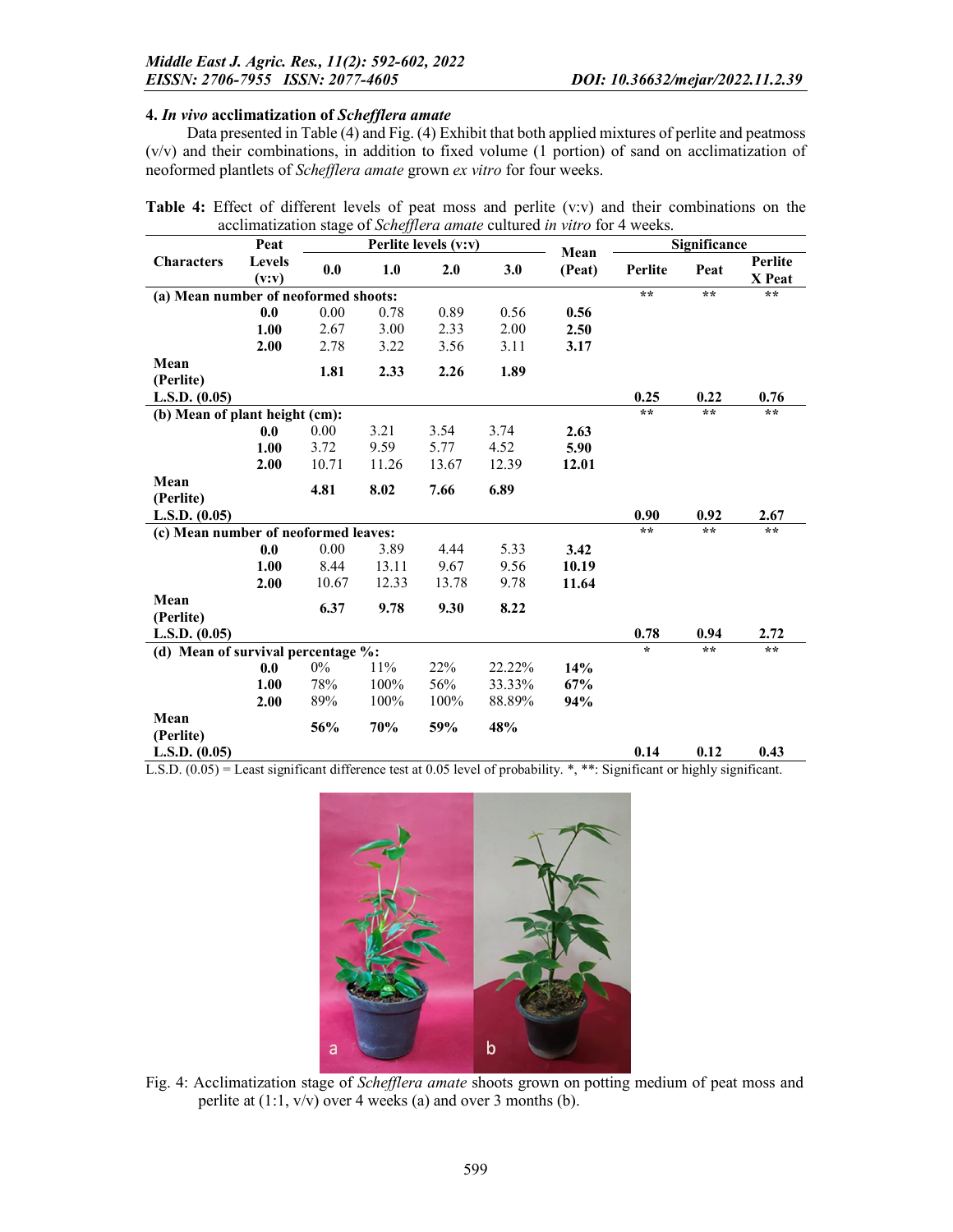Concerning the average of survival percentage per plant, perlite had a highly significant effect on this trait. The highest mean value was recorded at levels  $(1v/v)$  (70%). Also, peatmoss had highly significant effect on the given traits was recorded at levels  $(2v/v)$  (94%). Meanwhile, the interaction between peatmoss and perlite exerted highly significant effect. However, the combination of peatmoss and perlite at either (1:1) or (2: 1) or (2:2), respectively, resulted in the highest mean value (100%) of survival percentage.

Respecting the number of new shoots and plant height, peatmoss and perlite combination and their interactions exerted significant effects on the given trait. In case of perlite main effect at  $(1 \text{ v/v})$ , brought about the highest mean value (2.33 and 8.02), respectively. On the other side, peatmoss had highly significant effect on number of neoformed shoots and plant height per plant at  $(2 \text{ v/v})$  (3.17 and 12.01), respectively. However, the interaction between both added levels of perlite and peatmoss at (1:2), resulted in the highest mean value (3.56 and 13.67), respectively.

Concerning the number of newly formed leaves (true leaves) the highest mean value for the perlite was at  $(2 \text{ v/v})$  on the other hand, peatmoss recorded the highest mean value at  $(2 \text{ v/v})$ . The mixture which contained both perlite and peatmoss recorded the highest mean value at either  $(1:1 \text{ v/v})$ or (1:2 v/v) and (2:2 v/v) respectively, resulted in the highest mean value (13.78)

In this respect, substrates as peatmoss is one of the maximum essential ingredients of media because of its ability in affecting plant growth either indirectly or directly. Indirectly, improves the physical conditions of media by improving aggregation, aeration (8%) and water retention (77%), thereby growing an appropriate environment for root growth (Sensi and Loffredo, 1999). On the other hand, perlite is known to have a moderate capacity to retain water (38%) and provide' aeration (25%) and its neural pH and the fact that it is sterile and weed–free. Hence, it is good to be used in field developing substratum. Also, it is known that perlite decreases the bulk density of the soils and increases the porosity (Abido, 2016).These results are in agreement with previously published reports suggest that the combination of peatmoss and perlite resulted in the highest mean value of survival percentage of plants, such as *Cussonia paniculata* (Tetyana 2001), Aralia plants (Cheng *et al.,* 2011), *Fatsia japonica* (Choi *et al.,* 2005), *Aralia elata (Dai et al., 2011)*, *Panax notoginseng* (You *et al.,* 2012), *Schefflera arboricola* (Baghbidi, and Jowkar 2018) and *Schefflera octophylla* (Luy *et al.,* 2021).

#### 5. Conclusion

In conclusion, an efficient protocol established for *in vitro* propagation and acclimatization for *Schefflera amate* from nodal explants. This is the first report on tissue culture of *Schefflera amate*. The highest number of shoots (6.11) obtained from the combination of BA and NAA at 4.00 and 1.00 mg/l augmented in cultured medium. The interaction between IBA at 2.00 mg/l and NAA at 0.250 mg/l resulted in the highest number of roots formed per propagule (6.44). The combination of peatmoss and perlite at either (1:1) or (2: 1) and (2: 2), respectively, resulted in the highest survival percentage (100%) per plant. Micropropagation would ensure a continuous supply of plants in exclusive time and space. This protocol enables large numbers of plantlets of this valuable plant to enrich and valorization the ornamental industry and increasing awareness for its conservation.

#### References

- Abido, A.I., 2016. Acclimatization of plant tissue culture-derived plants (Theory and Application). Dar El Hoda Pup. Alexandria, Egypt, 267.
- Ahmad, N., S.B. Javed, I. Khan, andM. Anis 2013. Rapid plant regenerationand analysis of genetic fidelity in micropropagated plants of *Vitex trifolia*: an important medicinal plant. Acta Physiologiae Plantarum, 35:2493–2500.
- Baghbidi, O.R. and A. Jowkar, 2018. Micropropagation of dwarf schefflera [*Schefflera arboricola* (Hayata) Merr.] via direct shoot regeneration. Advances in Horticultural Science, 32(2):205- 212.
- Barakat, A.A., 2021. In vitro propagation and caulogenesis of *Dracaena draco* plants. *Egyptian*  Academic Journal of Biological Sciences, H. Botany, 12(1):87-105.
- Chase, A.R. and R.T. Poole, 1986. Effects of fertilizer rate on severity of Alternaria leaf spot of three plants in the Araliaceae. Plant Disease (USA).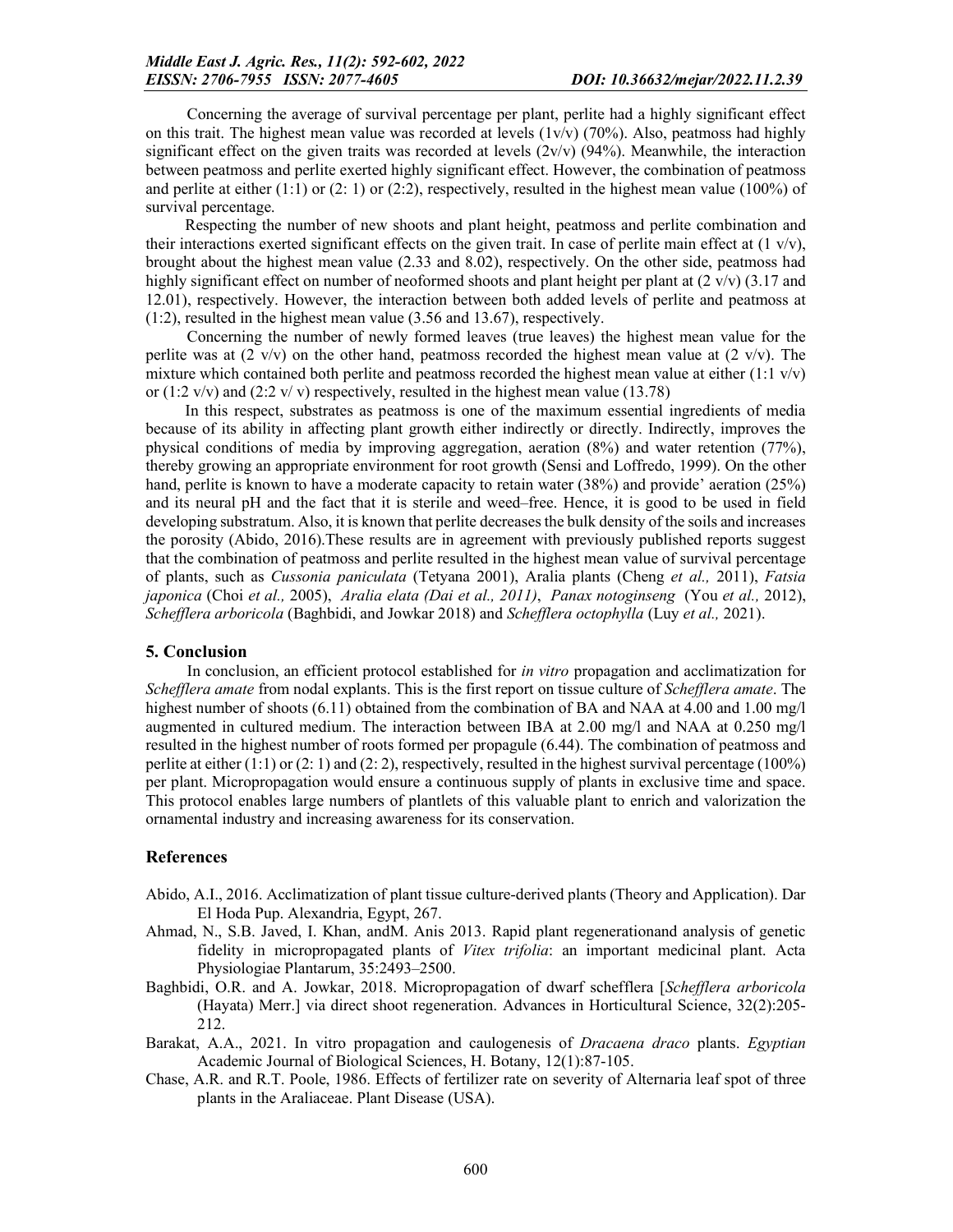- Barakat, A.A., F.E.Z.H. El-Tony, and M.K. Gaber, 2021. In vitro Propagation, Caulogenesis, and Tuberization of *Ceropegia woodii* Plants. Egyptian Academic Journal of Biological Sciences, H. Botany, 12(1):53-74.
- Chen, J., R.J. Henny, and D.B. McConnell, 2002. Development of new foliage plant cultivars. Trends in new crops and new uses, 466-472.
- Cheng, Y., G. Li, G. Xia, S. Huang, and Y. Huang, 2011. Review on tissue culture of Aralia plants. Journal of Zhejiang A&F University, 28(6):968-972.
- Choi, K.M., S.J. Hwang, J.C. Ahn, H.Y. Lee, J.H. Kim, and B. Hwang, 2005. In vitro propagation from axillary bud explants of Fatsia japonica Deene. et Planeh. Korean Journal of Medicinal Crop Science, 13(6):300-303.
- Choi, K.T., J.C. Park, and I.O. Ahn, 1990. Saponin production in tissue culture of ginseng (*Panax ginseng* CA Meyer). Journal of Ginseng Research, 14(2):107-111.
- Dai, J.L., X. Tan, Y.G. Zhan, Y.Q. Zhang, S. Xiao, Y. Gao, D.W. Xu, T. Wang, X.C. Wang, and X.L. You, 2011. Rapid and repetitive plant regeneration of *Aralia elata* Seem. via somatic embryogenesis. Plant Cell, Tissue and Organ Culture (PCTOC): 104(1):125-130.
- Debergh, P.C., P.E. Read, 1991. Micropropagation. In: Debergh, P.C., Zimmerman, R.H. (Eds.): Micropropagation: Technology and Application. Kluwer Academic Publishers, Dordrecht, 1– 13.
- De Klerk, G.J., J.T. Brugge and S. Marinova. 1997. Effectiveness of indoleacetic acid, indolebutyric acid and naphthaleneacetic acid during adventitious root formation in vitro in Malus 'Jork 9'. Sci. Hort., 31: 115-119.
- Dela Cruz, M., J.H. Christensen, J.D. Thomsen, and R. Müller, 2014. Can ornamental potted plants remove volatile organic compounds from indoor air?—a review. Environmental Science and Pollution Research, 21(24):13909-13928.
- Fiaschi, P., P.P. Lowry, and G.M. Plunkett, 2020. Studies in Neotropical Araliaceae. III. Resurrection of the New World genus Didymopanax Decne. & Planch. previously included in *Schefflera* (Araliaceae). Brittonia, 72(1):16-22.
- Fiaschi, P. and G.M. Plunkett, 2011. Monophyly and phylogenetic relationships of Neotropical *Schefflera* (Araliaceae) based on plastid and nuclear markers. Systematic Botany, 36(3):806- 817.
- Frodin, D.G. and R. Govaerts, 2003 (publ. 2004). World checklist and bibliography of Araliaceae. The Royal Botanic Gardens, Kew, UK.
- Frodin, D.G., 1975. Studies in *Schefflera* (Araliaceae): the *Cephaloschefflera* complex. Journal of the Arnold Arboretum, 56: 427–448.
- George, E.F. and P.D. Sherrington, 1984, Plant propagation by tissue culture, Hand book of directory of commercial laboratories, Exegetics Ltd. Baningstoke, UK. 67-85.
- George, E.F. and P.D. Sherrington, 1993. Factors affecting growth and morphogenesis. *Plant propagation by tissue culture*, 184-231.
- George, E.F., H.J. George, and D.J. Puttock, 1987. *Plant culture media* (No. 581.1 G2931p Ej. 2 011327). EXEGETICS.
- George, E.F., H.A. Hall and G. De Clerk, 2008. Propagation by tissue culture. (1): 3<sup>rd</sup> Ed. Springer, 479.
- Gilman, E.F. and D.G. Watson, 1994. Taxus baccata English Yew. Fact Sheet ST-624 a Series of the Environmental Horticulture Department, Florida Cooperative Extension service. Institute of Food and Agriculture Sciences, University of Florida (Publication date: October 1994).
- Gomez, K. and A.A. Gomez, 1984. Statistical procedures for Agricultural Research  $(2<sup>nd</sup>)$ . An International Rice Research Institute Bok. A Wiley Intl. Sci. Publ., New York.
- Gostel, M.R., G.M. Plunkett, and P.P. Lowry II, 2017. Straddling the Mozambique Channel: molecular evidence for two major clades of Afro-Malagasy *Schefflera* (Araliaceae) co-occurring in Africa and Madagascar. Plant Ecology and Evolution, 150(1):87-108.
- Griffith, L.P., 1998. *Tropical foliage plants: a growers guide* (No. 635.9 G8754t Ej. 1 012904). Ball Publishing.
- Hansen, J., 1986. Influence of cutting position and stem length on rooting of leaf-bud cuttings of *Schefflera arboricola*. *Scientia horticulturae*, *28*(1-2):177-186.